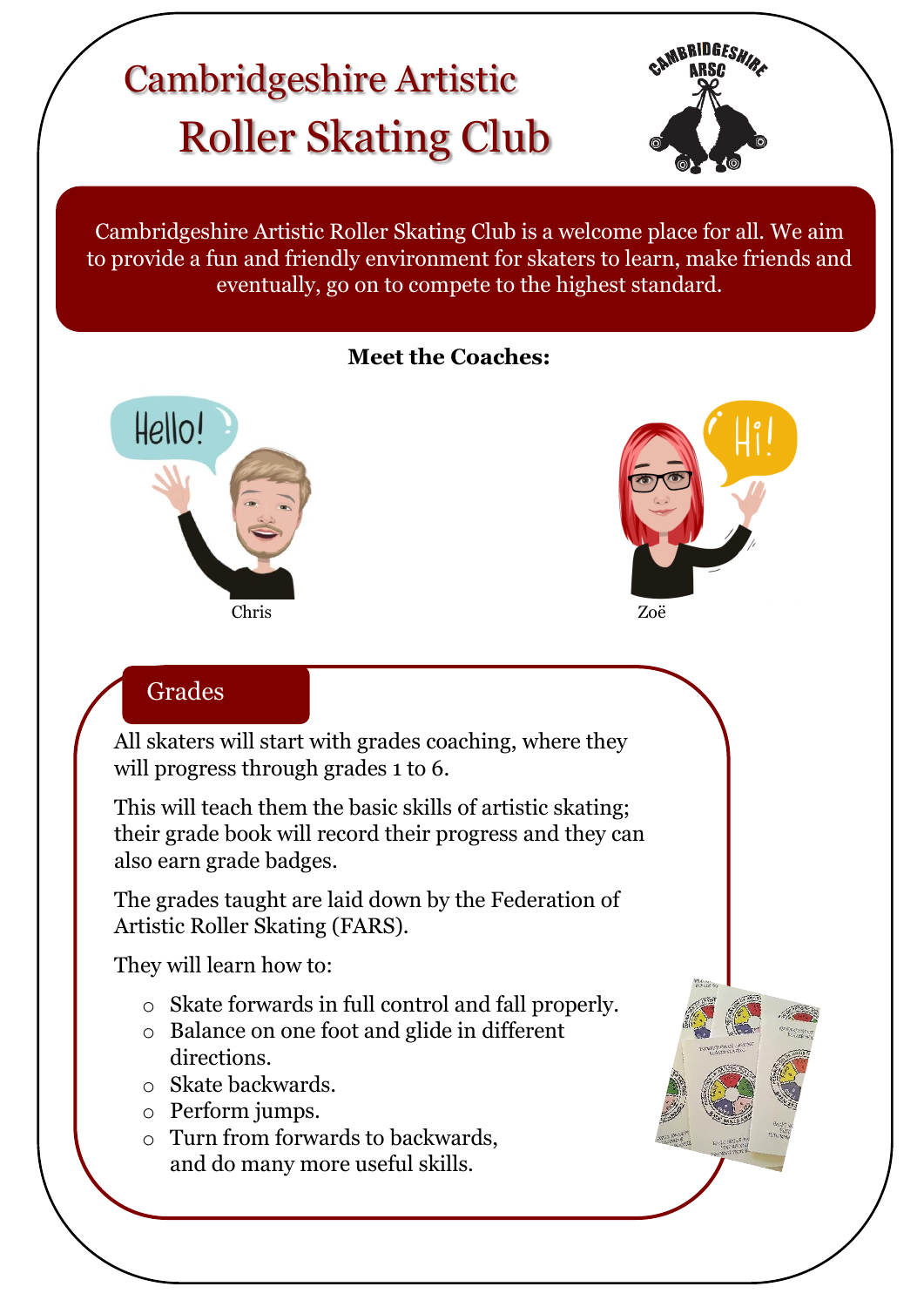#### **Improvers**



**Zoe is Head Coach for Improvers**

When skaters reach a competent level, they will be invited to join the Improvers session.

At Improvers we teach three disciplines:

- o Dance Following a set pattern and executing a variety of footwork to ballroom rhythms such as: foxtrot, waltz, blues, tango, samba etc.
- o Freestyle Carrying out a variety of jumps and spins, and performing a routine to music at competitions which includes a selection of jumps, spins and footwork.
- o Figures Following a figure of 8 laid out on the floor and aiming to stay on the line on one foot, forwards and backwards.

Skaters can go on to attain grades 7 to 9 in each discipline.

At Improvers, we also prepare skaters for competitions. This is optional and no one will be pressured into competing. However, we'd recommend to anyone to give it a go. It's a fantastic experience, builds confidence and is so rewarding. We also teach our competent skaters how to coach too.

## New set of Wheels …

As skaters progress through the grades, we find most "high street skates" are not suitable to perform the skills and manoeuvres required. Therefore, we strongly recommend that you don't buy any skates without our advice.

We have a wide selection of skates to hire (at £1 per session), which allow the skater to perform artistic skills.

Once skaters reach a more advanced level, they often like to purchase their own artistic skates, although we do have a limited selection available to hire.

Most skaters purchase second-hand skates, which start from around £100. Looked after well (with the use of boot covers), they hold their value, and can often be sold on for the same price.



**Coach Chris likes to get his skates on**